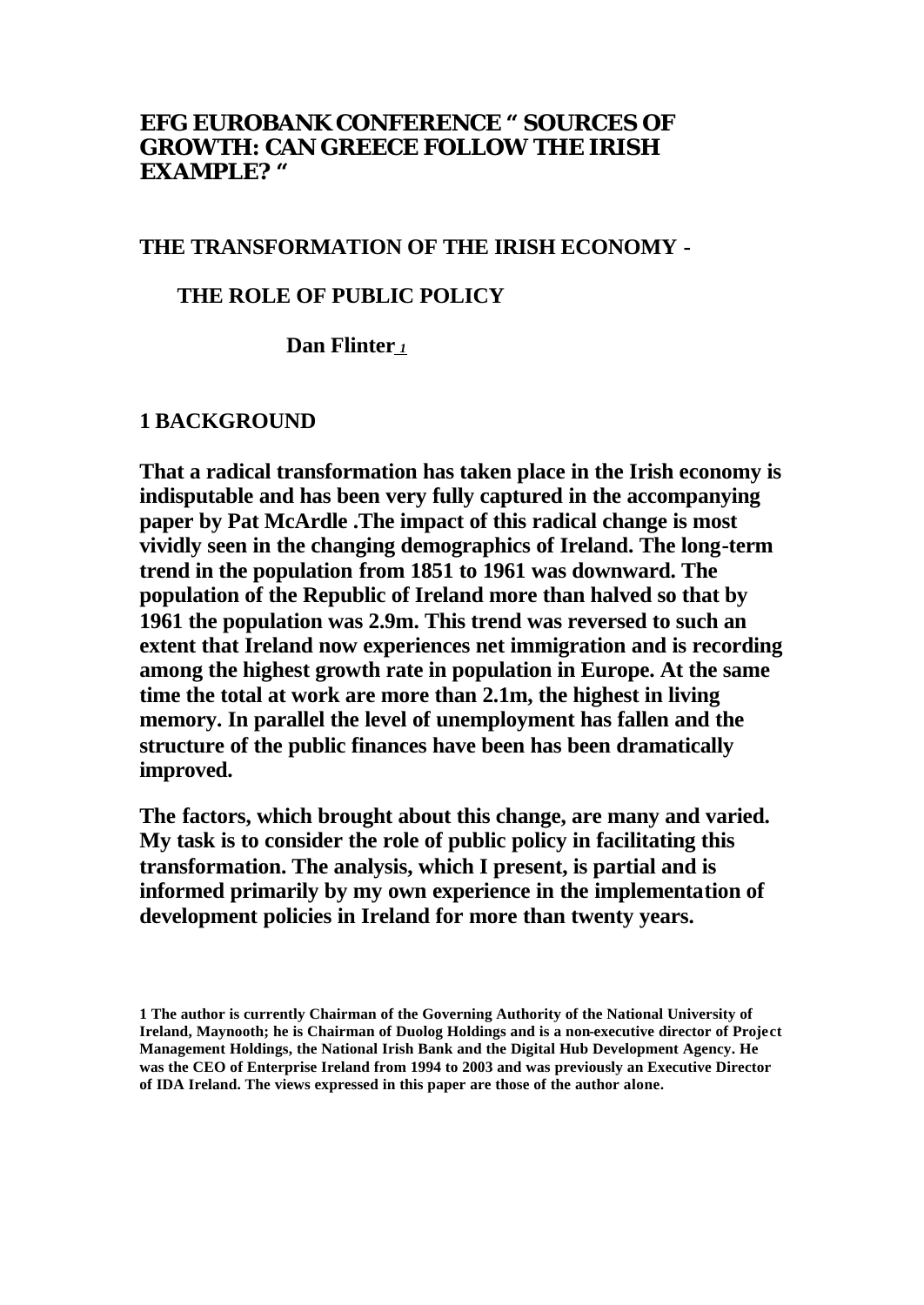**In my judgement there were a number of essential elements in this aspect (public policy) of Ireland's transformation including:**

- **The recognition by a coherent group of leaders /opinion formers of "where we were "in 1986 and the evolvement of the concept of social partnership**
- **The societal value placed on education and the acceleration of investment in education, particularly up to and including undergraduate level from the late 1960s**
- **An evolving policy towards lower taxation rates across a range of areas,**
- **A consistent commitment to the attraction of FDI**
- **An evolving development of policies focussed on internationalisation of local companies.**

**More recently this strategy has been modulated towards a more aggressive investment level in transportation and in the scientific research infrastructure of the country.**

# **2 WHERE WERE WE IN 1986 ?**

**An evaluation of the trends in the Irish economy over the period 1980 to 1985 presented a very bleak outlook .A small number of indicators captures the essence of the dilemma which was being faced at the time:**

- **Almost one in five of the labour force was unemployed (up from one in twelve in 1980)**
- **The National debt trebled in the same period and the ND/GNP ratio had increased from 88% to 148% and**
- **National output in 1986 was no higher than it was six years earlier.**

**These, and other data, were the subjects of detailed analysis in 1986 by the National Economic and Social Council. NESC was a body**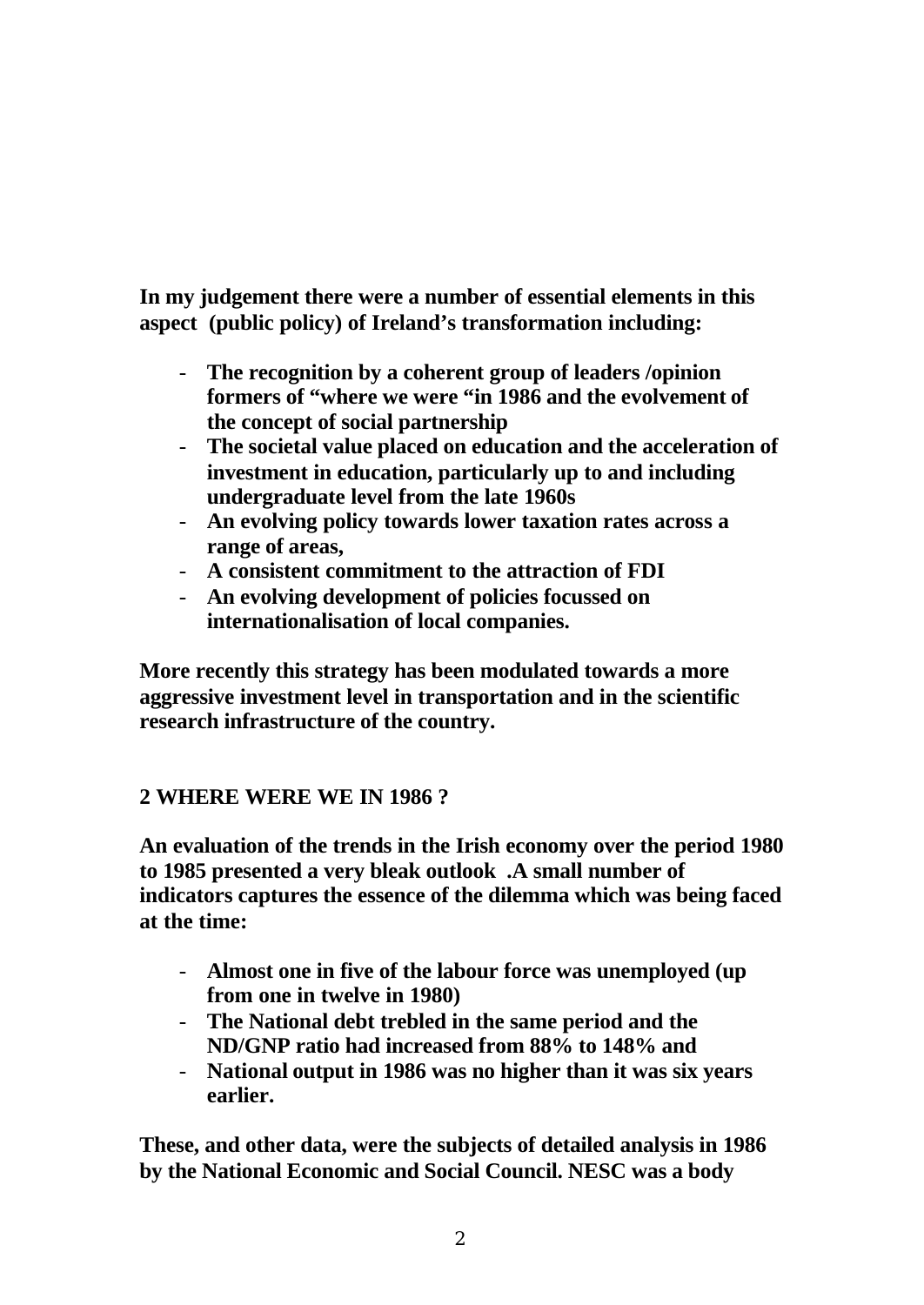**comprised of the main interest groups in Ireland, trade unions, employers, agriculture and Government nominees. The Council had been established to provide a forum for the discussion of the principles relating to the efficient development of the national economy and to advise the Government on these matters. The Council became so concerned with the scale of the economic problems facing the economy that it decided to carry out a major analysis of the issues facing the economy and to recommend a range of proposals.**

**The fundamental conclusion of NESC was that the two major issues facing the economy, chronic levels of unemployment and major imbalances in the public finances, were both symptoms of the same problem ….the lack of growth. The Council was adamant that such was the scale of the problem that a continuation of existing policies was utterly inadequate and that radical change in strategy was vital.** 

**The Council saw the clear need to do the following:**

- **Reduce the debt/GNP ratio**
- **Restore order to the public finances through cuts in public expenditure**
- **Enhancing the competitiveness of the economy without resorting to adjusting the exchange rate**
- **Tax reform, involving widening the tax base while reducing tax rates and**
- **An active industrial policy including the attraction of foreign direct investment (FDI) as well as the internationalisation of local firms.**

**The later part of this paper will discuss the manner in which the policy on industrial development was implemented, however I intend firstly to make some observations on how this overall strategy gained support, the significance of tax policy and the role of education policy.**

# **3 EDUCATION**

**The nature of the Irish economy and its society had, for more than a century a predominant theme and that was emigration. In the period between the mid 1850s and the mid 1950's, the population of Ireland halved, essentially due to emigration. The birth rate remained high,**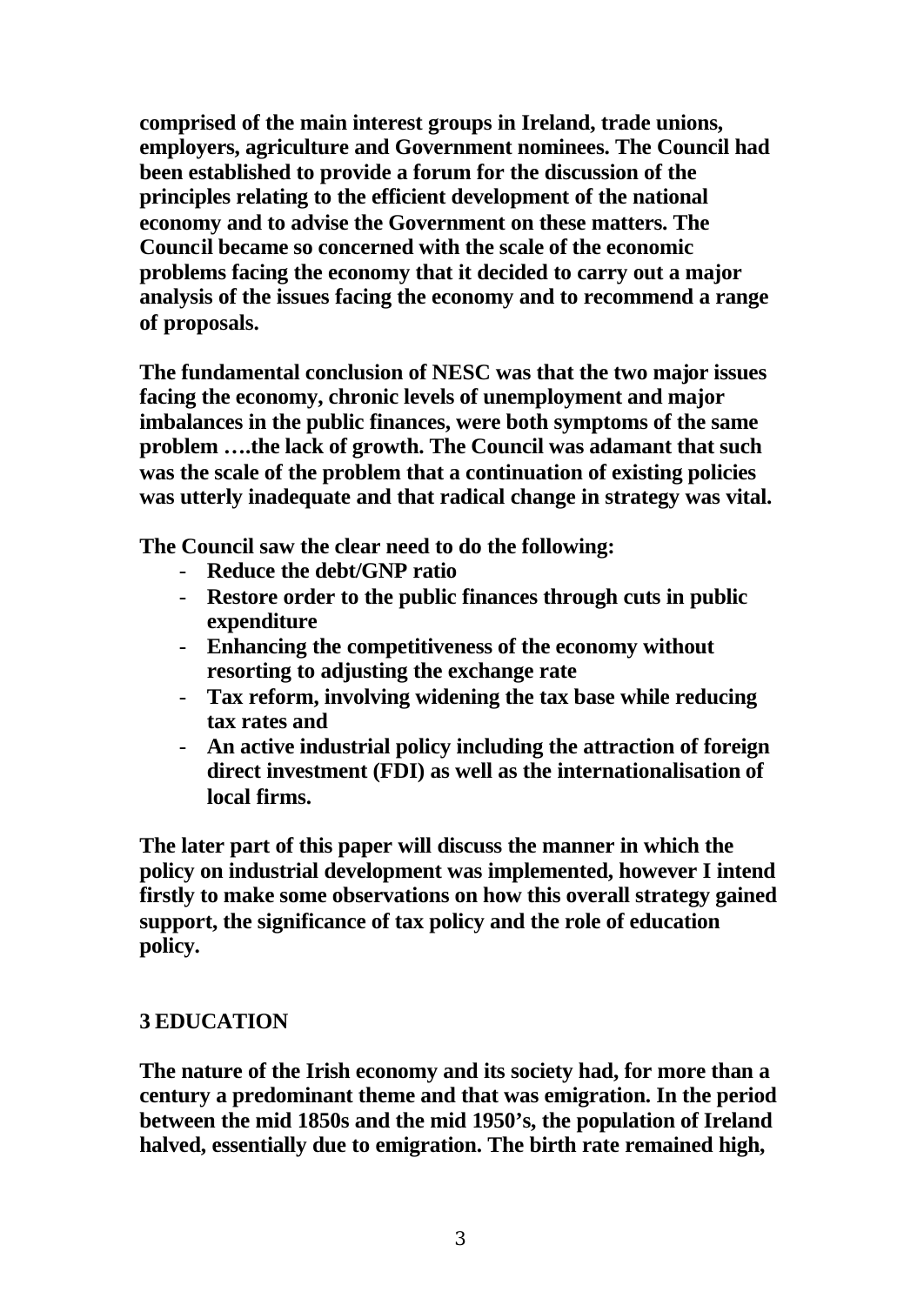**But increasingly the dependency ratio rose and the labour participation rate stagnated or fell. During the early 1960's an active policy debate began on the potential role which education could have in changing our economic fortunes. The counter arguments asked why expend scarce national resources on wide spread education, when most of those who would benefit would almost certainly emigrate. In essence the transfer of well educated human capital from an underdeveloped economy, Ireland, to other more developed economies, mainly Britain and the US.** 

**Notwithstanding some of these arguments, the Irish Government introduced free universal access to second level education in the mid 1960's and followed this in 1969 by significantly widening access to tertiary education. This was followed rapidly by the expansion of the capacity of the existing four universities, the addition of two new universities with a decidedly business /engineering /science orientation as well as the establishment of nine Institutes of Technology which initially focussed on the provision of technical education at sub primary degree level.**

**The effect of this policy was to radically increase the participation rate in education and underlined the fundamental value placed by Irish society on the role and relevance of education.** 

**This was not an easy policy to pursue, especially in the early 1980's when there was no growth in the economy, there was severe strain on public finances and emigration was continuing. Particular emphasis had been placed on increasing the volume of graduates in electronics and software, on the basis that these sectors had the potential for substantial growth. However in 1984 in the case of one of the newer universities, it's first graduate class in electronic engineering all emigrated while in the case of one of the older universities over 80% of following year's software graduates were recruited by a single major international firm which transferred them to work at the companies research centre in Europe.**

 **In these circumstances, it required considerable administrative and political determination to persist with a policy that did not appear to be delivering immediate returns to the economy.**

**The pattern of participation in third level education changed dramatically between 1965/66 and 2002/03 and the impact in terms of**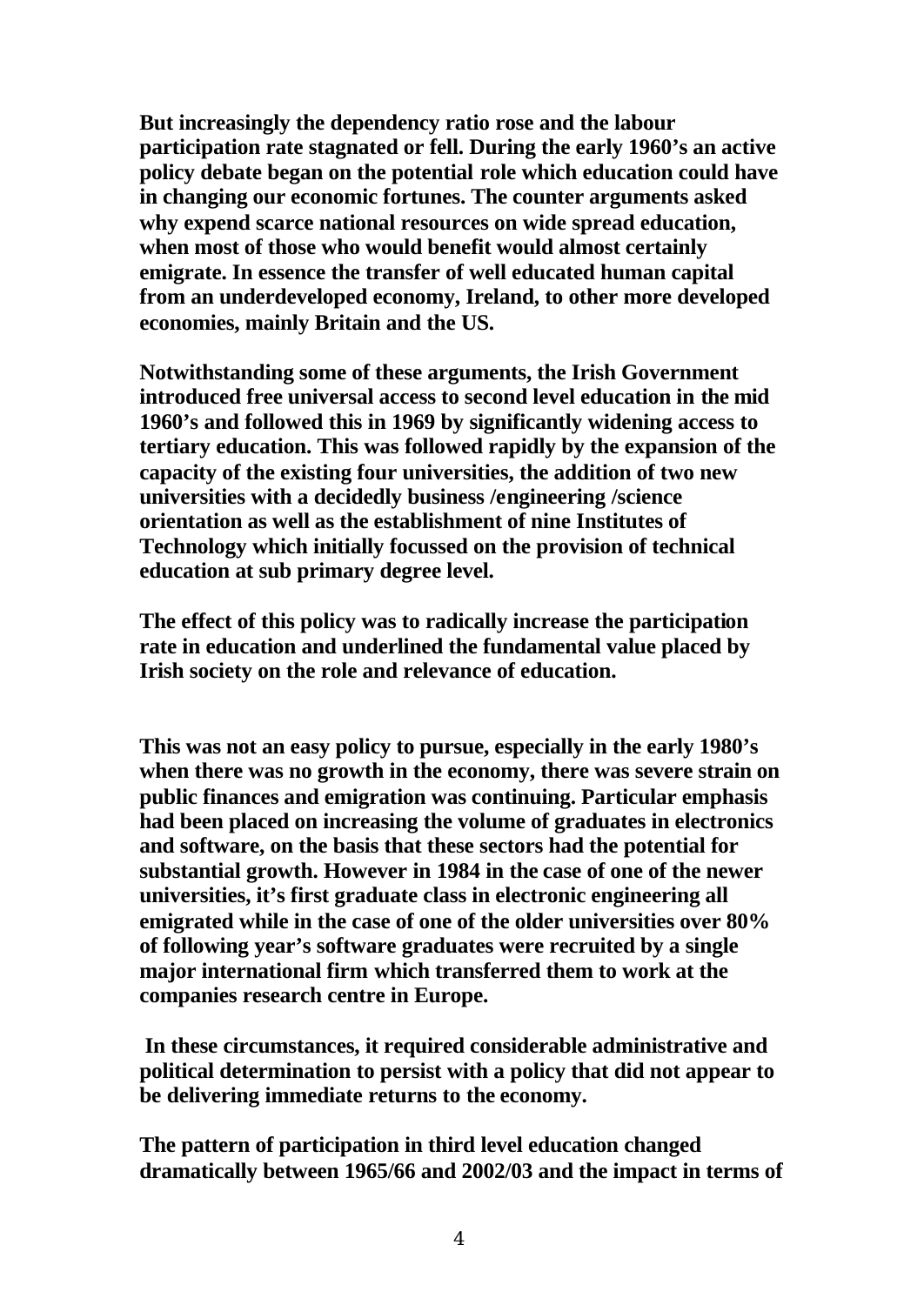**educational attainment was most evident at the end of this period. During this time the number of persons in full time education in third level jumped from 20,698 to 137,323, an increase of more than 550%. Expressed as a participation rate of the most relevant age cohort (20 –24 years of age) the rate rose from 11.1% to 41.8%. The impact of this long trend in improved participation became particularly evident between 1996 and 2002 as measured by the % of the 25-29-age cohort, which had achieved a primary or higher degree. The participation rate, so defined, increased on average from 15.5% to 25.5 % over the six years. It is of particular interest to note that the comparable data for women in the same period increased more rapidly, from 16.2% to 28.5 %. In 2005 it is reasonable to suggest that close to one in every three women in the 25-29 age cohort in Ireland hold primary or higher degrees.**

**This level of investment in education meant that when the sustained growth in the international economy took place during the 19090's, Ireland was particularly well placed especially in relation to the growth in the IT and pharmaceutical sectors .The nature of the human capital had been substantially enhanced and was on an upward trend.**

 **Furthermore, many of those who emigrated, especially in the early 1980's, began to return to Ireland, having acquired very valuable experience in international business, for which there was now a ready market in their home country. These skill sets were attractive to international firms setting up in Ireland but also to an emerging cohort of mainly technology based start-ups.** 

# **4 TAXATION POLICIES**

**The changes in taxation policy have been described in elsewhere, so as a consequence I will limit my observations to the impact of those developments. Irish development strategy had since 1955-used tax and in particular corporation tax as an active policy instrument. There were two guiding principles that evolved over the following decades:**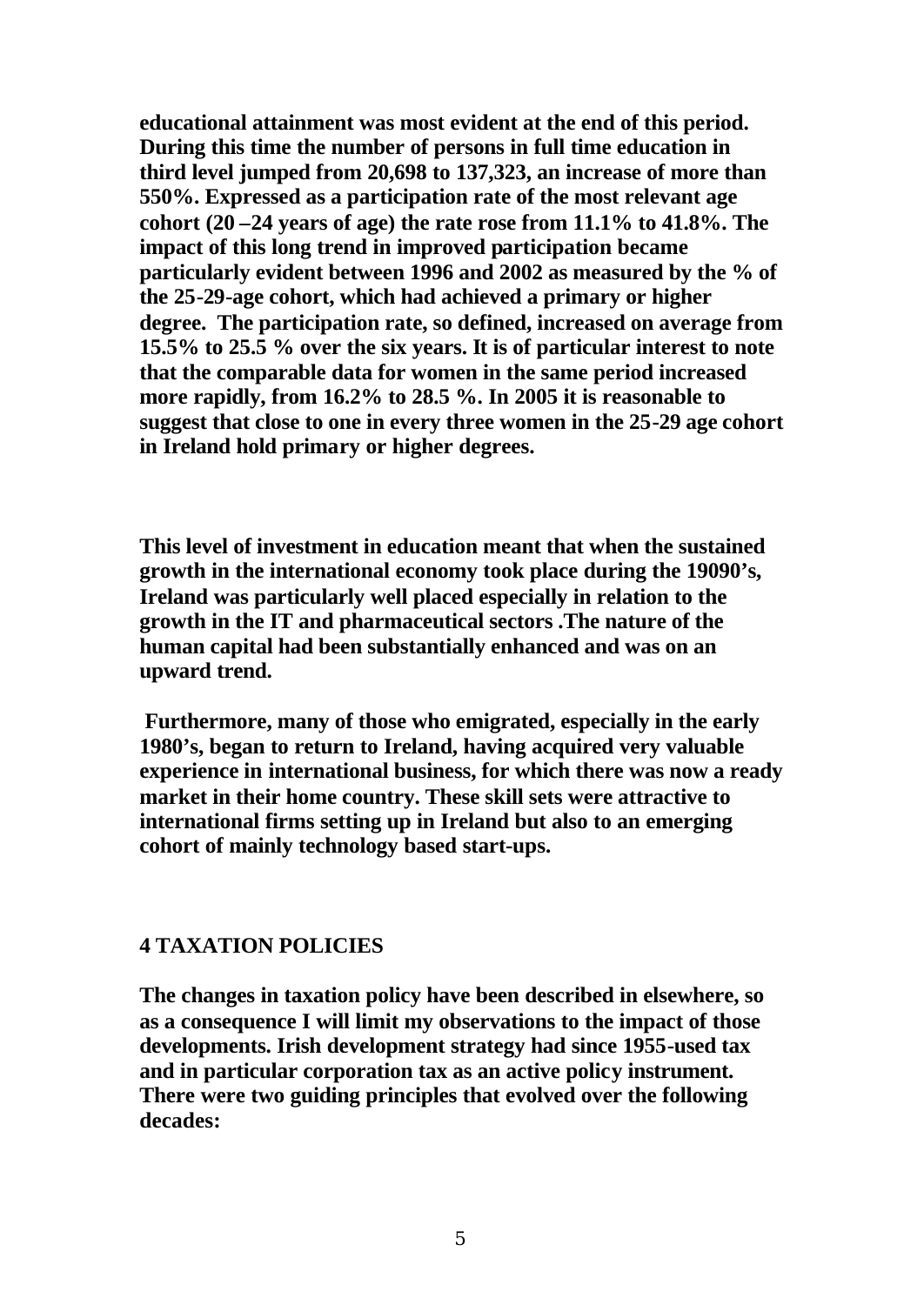- **The availability /access to lower tax rates was based on a transparent process and**
- **Where changes in tax rates were envisaged, they were signalled well in advance and all existing commitments were honoured.**

**The effect of this approach gave confidence to international investors of Ireland's intentions and had the effect of providing certainty without the necessity to provide guarantees. This was underpinned by the acceptance by virtually all shades of political opinion in Ireland of the relevance of this approach to development policy. This issue did not become a matter of policy difference between the major political parties or successive Governments. This approach has been re-enforced most recently in Ireland, as political debate has been initiated in the lead up to the next general election, which must take place by 2007. The two larger opposition parties have already clearly signalled their commitment to the existing policy on corporation tax.** 

**Low corporation tax rate are most relevant where businesses are already profitable, but not as immediately relevant to the growth of emerging companies where the more critical issue is the attraction of equity investment and the potential reward for risk taking. In this case the lowering of the capital gains tax rate from 40% to 20 % in 1997 was key. I will return to this issue later.**

# **5 BUILDING TRUST AND CONFIDENCE.**

**When the NESC published it's report in 1986, it was clear on two issues: that the recommendations needed to be endorsed and implemented as a whole and given the nature of the challenges that had to be faced, it was essential that the policy had widespread support. When steps were taken to reduce Government expenditure in subsequent years, it involved difficult choices including reductions in public sector employment. To illustrate, in IDA Ireland the agency charged with attracting FDI, the key element in the recovery plan, the budgetary cut backs required a reduction in staff numbers of 20%.** 

**And as Pat has pointed out in his paper, there were nervous moments between 1987 and 1991 as output began to rise but there was no apparent recovery in aggregate employment. An active debate began among economists on the issue of "jobless growth ".**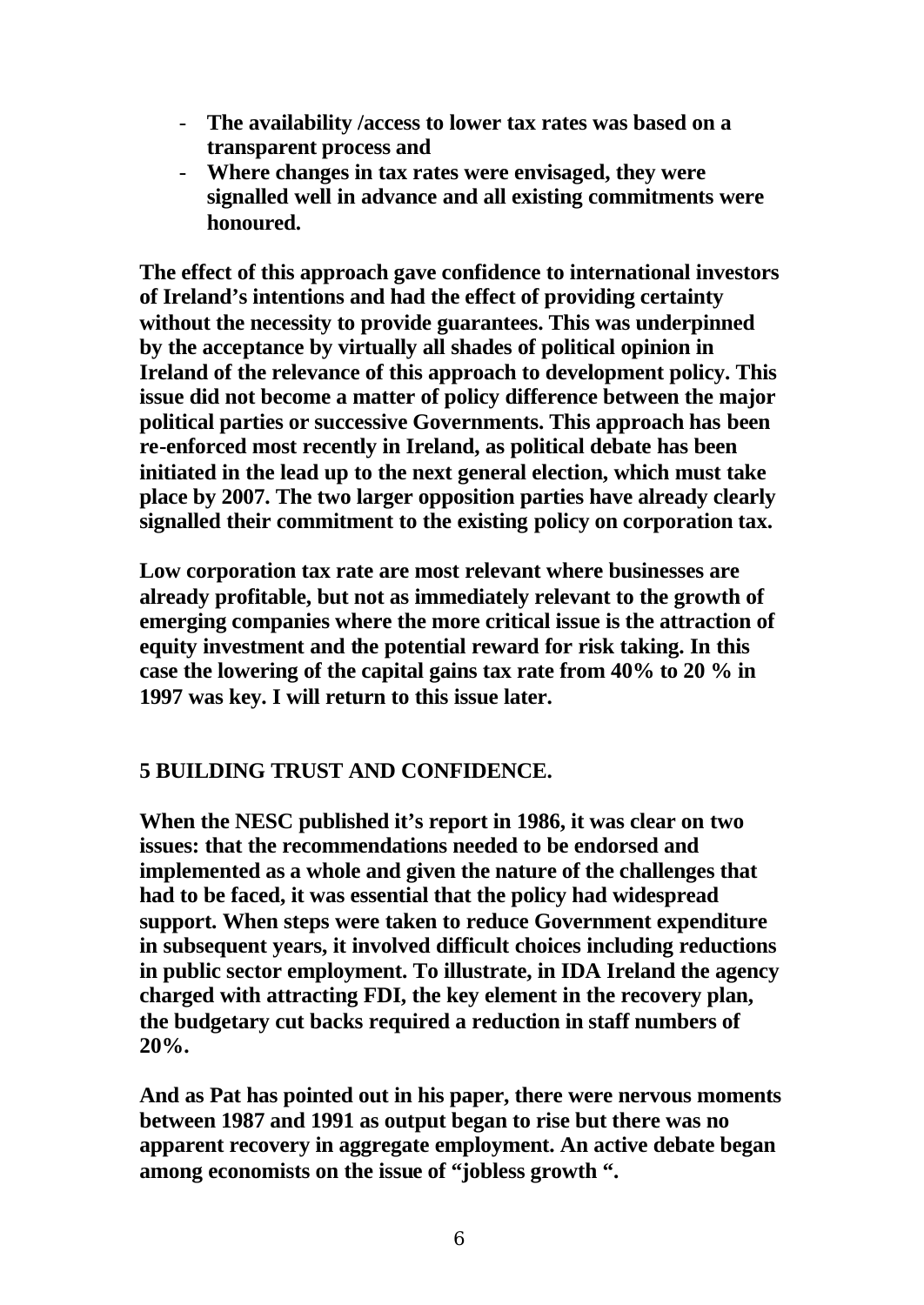**A process that was key to a broadly based level of support for the new strategy can be captured in the concept described as Social Partnership. This process, which involved the representatives of the major sectors in the economy agreeing with the Government on key economic priorities and through this mechanism wage cost increase in the economy were negotiated. The evolution of this concept of partnership between the major social /economic players and Government is firmly rooted in the work and relationships which developed as the NESC report of 1986 was prepared. The major sectors in the economy had worked together to analyse the critical issues facing the Irish economy, had arrived at crucial, difficult conclusions and were committed to the implementation of this strategy. Without that shared understanding and trust, the commitment necessary to gain broad public support to deal with the difficulties that would have to be encountered and managed, could not have been garnered.** 

#### **6 FOREIGN DIRECT INVESTMENT**

**The attraction of inward investment into Ireland was initiated in the mid 1950's in response to a severe balance of payments problem, which at that point was a major constraint on the growth of the economy. The concept was to actively encourage exports by offering tax breaks on profits earned from international sales. This provided the first basis on which efforts were made to attract international investors into Ireland. New institutional structures were established which evolved into IDA Ireland which in 1970 was reconstituted as a corporate body, staffed by appropriately skilled professionals, with considerable executive independence but within the context of a policy framework established by Government.**

**The pattern of inward investment had a number of evolving phases. During the 1960s much of the investment was derived from family owned firms, originating in Europe and focussed on supplying the UK market, with which Ireland had a Free Trade Area Agreement. From 1970, the primary source of FDI into Ireland was the US. This was triggered by Ireland's planned entry into the EU in 1973 and the access to the major European markets which membership conferred. The 1980's were a difficult period for FDI as the Irish economy lost competitiveness and international confidence in the economy weakened. The pace of inward investment recovered from 1989,**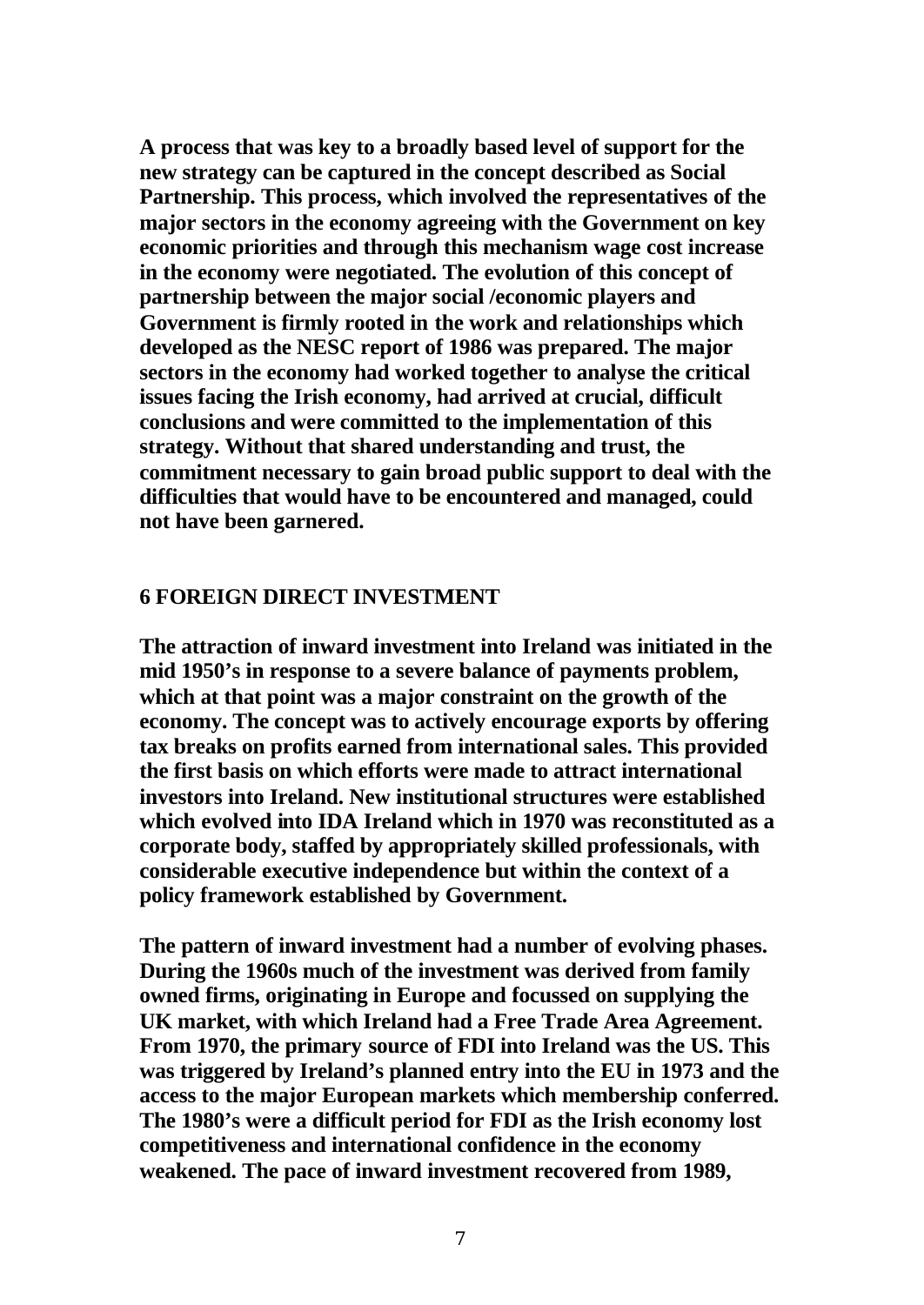**marked by the decision of Intel to establish a chip fabrication plant in Ireland with an investment value of €300m. Securing this investment provide affirmation that the economy was in strong recovery mode and gave a clear signal to the international community of the growing confidence in Ireland.**

**The pace of development and the impact of FDI on the economy are reflected in the increase in employment in the sector from 92,000 in 1995 to almost 129,000 in 2004. Exports by the sector now amount to €68b.**

**The crucial question is why did FDI grow so rapidly in this more recent period?**

**The sustained growth in the US economy over the 1990's and the relative appreciation of the \$ created a dynamic where US firms had a real business need and desire to invest internationally. The growing integration of the European economy created demand conditions which many US firms were keen to exploit. Ireland was well placed to participate in this process. We were seen as country, which was fully committed to the integration process and unambiguous in its commitment to European development.**

**Labour costs were competitive and the transformation in the quality and composition of the labour force, to which I have referred earlier, matched the growing demands of the international firms who chose Ireland. Low corporation tax played a vital role, and to some extent the use of grant incentives.**

**To fully understand why this growth took place requires recognition that, in Ireland's case at least, success was based not only on seeing FDI as a process of economic development but as a business process in it. It is certainly the case that without the economic preconditions, which existed, the opportunity to attract major flows of FDI would not have arisen. But it can be reasonably claimed that the manner in which Ireland sought to attract international investors had a key role to play also.**

**At the centre of this was recognition by Governments, administrators, social partners and the relevant agencies that a sustained commitment to attracting inward investment was a key to the recovery of the economy. This demanded a responsive and**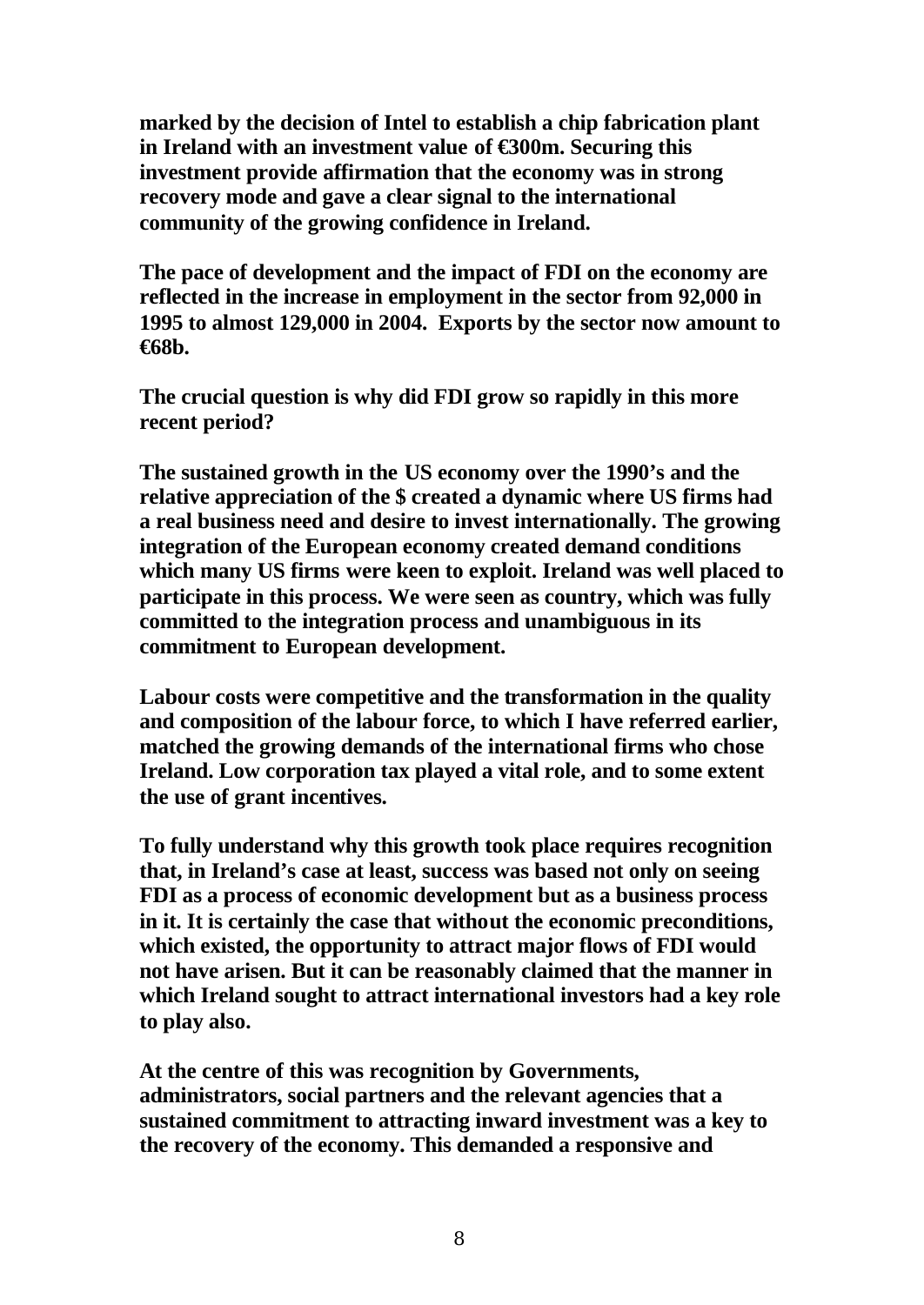**pragmatic approach by the key elements in the public sector to the opportunities, which developed.** 

**It also meant that to some extent Ireland had to "rewrite the rules of the game " and therefore to understand the process of securing inward investment as a business process and not only as an economic development process. The largest source of FDI investment was the US and much of this investment was directed towards Europe, but to the larger economies. To secure a share of this investment required not only that Ireland had something to offer, but we needed to know to whom should it be offered and to present it with a level of service that exceed that of our competitors. This manifested itself in seeking to find either first mover advantage or opportunities that were not being fully exploited by other locations. This could be described as industrial planning but in reality it was a process of informed and sophisticated market research based upon gained experience. This is illustrated by the identification and early exploitation of the software sector in the 1980's, call centres and shared services in the early 1990's, e-business and biopharmaceuticals more recently.**

 **The business model associated with attracting inward investment is essentially B to B or can be described as being very similar to the capital goods sector .It involves, on a world wide basis, a relatively small number of potential customers (compared to the retail sector), the individual transactions are relatively large and direct contact with decision makers is essential. Ireland through it's development agencies, it's financial institutions, legal and other support organisations, for example engineering design, has developed a significant collective competence in selling to and servicing the needs of international investors. Today it is considered that there are only three locations in the world, which have special competence in the design and commissioning of biopharmaceutical plants, an area of substantial growth. The presence of such capability in a location gives that country a source of competitive advantage in attracting such investment. Ireland is one of those three locations.**

**In summary the creation of systems and clear capability in the business of attracting investment, a specific objective of public policy, was a key element in the rapid expansion of FDI in Ireland in recent years.**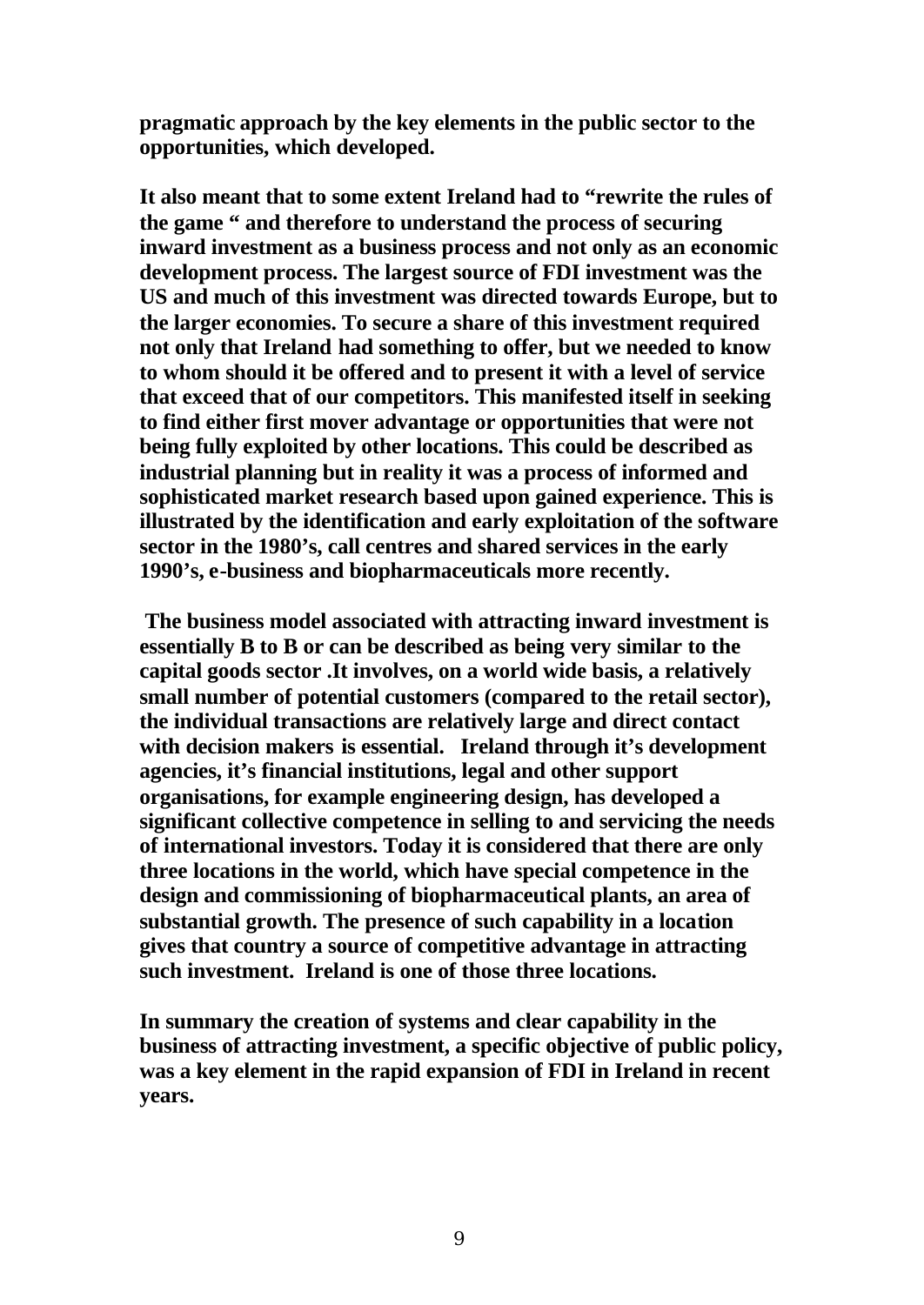## **7 INTERNATIONALISATION OF LOCAL FIRMS**

**The growth rate of local Irish companies over the past fifteen years was not at the same pace as that of the international firms. Not with standing this overall trend, substantial international Irish companies emerged in building materials, food ingredients, consumer foods, paper and software. Public policy in relation to the internationalisation of local Irish companies, particularly in the 1980's, was not as innovative or pursued as aggressively as was the case in relation to FDI. A number of initiatives were taken to address the availability of equity finance, especially for early phase companies. Among them was the establishment of a Government owned equity house, NadCorp. This was not a success but it laid the groundwork for an initiative to create a more active early phase equity market in 1994. The concept was to establish a fund or funds in which the public sector and the private sector would co-finance and share the risks and rewards on an equal footing. The first attempt to commence this process started in 1994 with a proposal to establish a single fund . The rational was that a larger fund could operate more efficiently from a cost viewpoint. This fund did not materialise because it was not possible to bring together a sufficient number of investors. A second attempt was made to establish a series of funds with typically an initial fund size of €20m, financed on a 50:50 basis between the public and private sector. In this instance the private sector partner had sole responsibility for the investment strategy within broadly defined sectors.**

**This approach was successful, both in terms of establishing the funds and in creating a competitive VC environment such that companies had alternative suppliers of venture capital. This initiative had the effect of increasing the availability of funding, deepening the level of VC capability in the Irish economy and increasing the number of VC funds from 2 in 1994 to almost 20 in 2004. Under this programme a total of more than €250m was invested in 200 early phases, mainly technology-based firms.**

**From the perspective of the development of public policy, the investment in VC funds had of course risks attached to it, but it was one of the early examples where strategy proposals for this sector focussed more clearly on the needs of the local companies and not on adapting instruments, which were more relevant to overseas companies. This was a significant learning experience and provided an impetus for further initiatives including more active support for**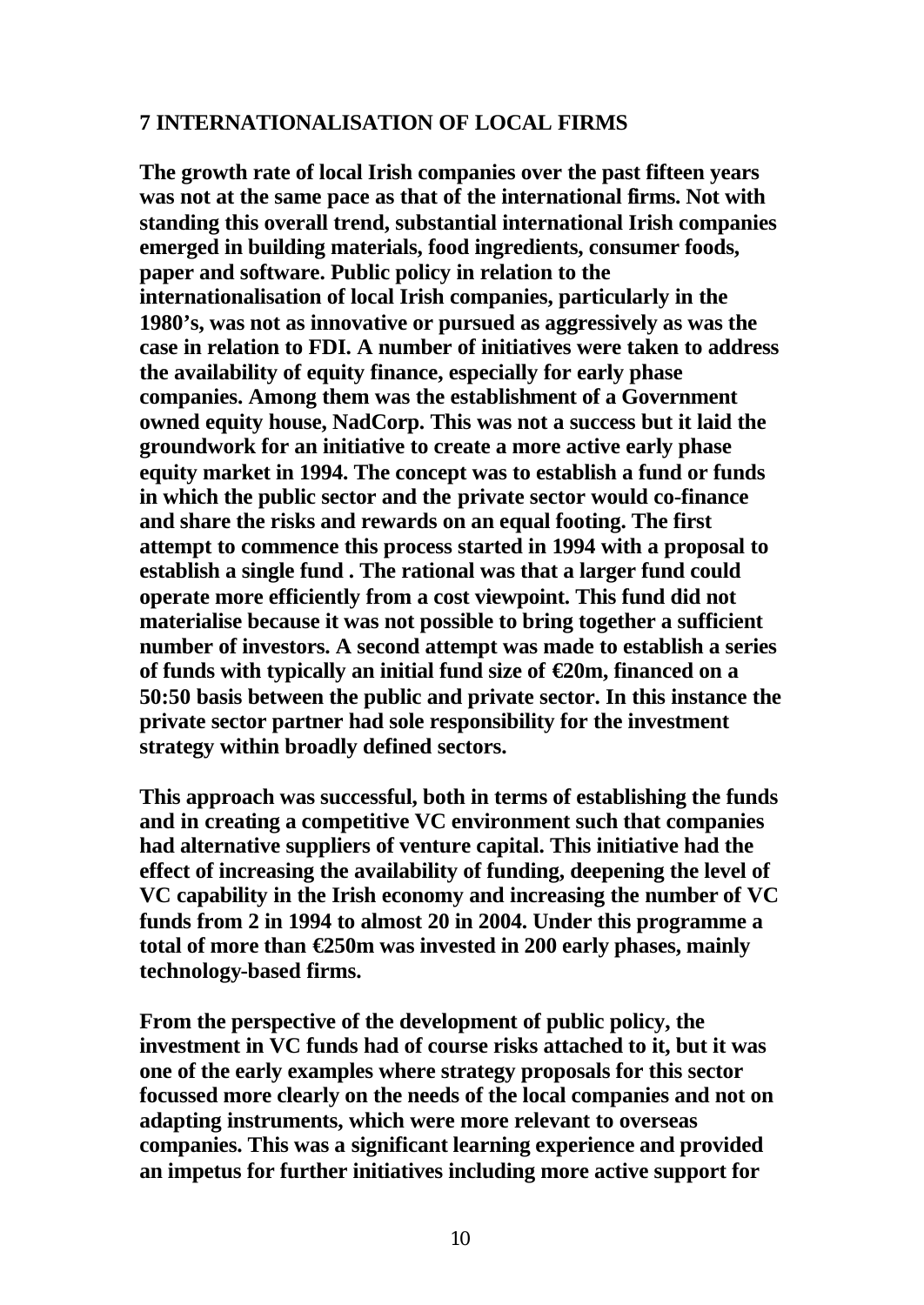**local Irish companies in identifying market opportunities and assisting them in gaining access to such markets. It lead also to the establishment of incubators units for Irish companies in key international locations such as Silicon Valley, New York and Tokyo where the provision and availability of appropriate office accommodation, in familiar surroundings meant that the marketing executives from emerging young technology companies could immediately focus on business development and not on the complexities of securing leases in unfamiliar surroundings.**

**The decision by the Irish Government in 1997 to reduce the level of Capital Gains Tax from 40% to 20% was a significant development in policy .The impact of this decision was not only to increase substantially tax yield but more importantly, in my view, it created greater liquidity in the market and signalled to investors that commercial risk taking and wealth creation would be rewarded. For emerging young technology companies and their investors, this was a very welcomed development and it strengthened the initiatives already taken to develop an active and competitive venture capital market.**

### **8 WHERE TO NOW?**

**The particular focus on attracting FDI and on investing in third level education, especially up to primary degree level, meant that resources were not as available for other developments. Some spare capacity existed in the road infrastructure toward the end of the 1980's but as the economy expanded rapidly the need to accelerate investment in the road infrastructure became more acute. To achieve this has requires the development of public private partnership and well as the presence in Ireland of international contractors who have added to our delivery capacity.**

**The changing nature of our labour costs and the need to create a new source of competitiveness gave rise to rise to a decision by the Government to created a new organisation, Science Foundation Ireland in 2000 and established it on a statutory basis in 2003, to support and attract academics researching in key technologies related to information technology and biotechnology. The establishment of SFI followed the acceptance by the Irish Government of the conclusions of a major technology foresight exercise, which concluded that Ireland's competitive position had to**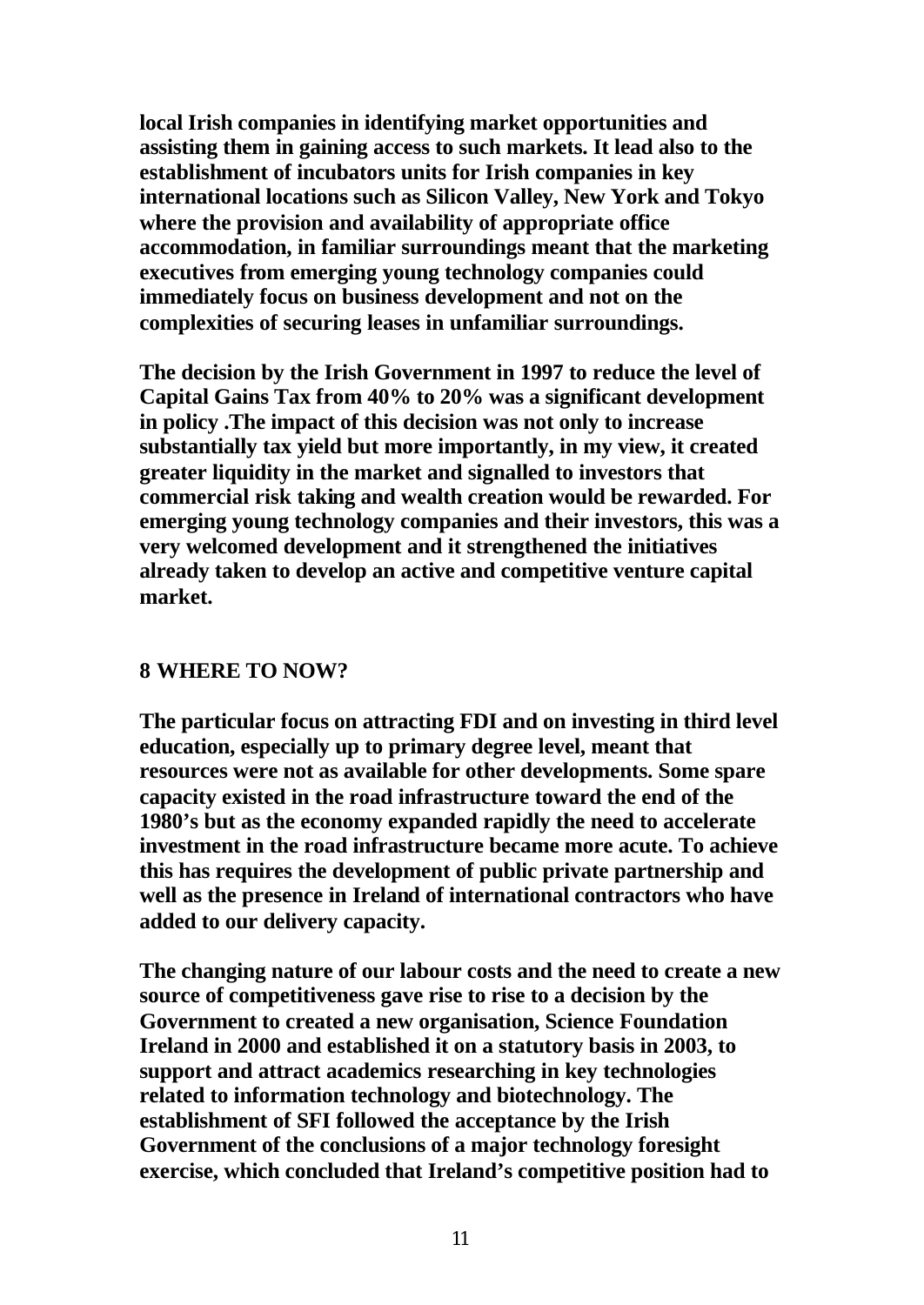**be underpinned by enhanced investment in research in a number of key areas. The five-year budget allocation for this programme is €650m and it has provided a significant uplift in the scale and depth of relevant research taking place in Irish universities and creating closer collaboration between industry and the research community.** 

# **9 FINALLY.**

**The scale of the transformation in the Irish economy has raised employment and real income levels. New challenges have materialised particularly in relation to infrastructural deficits and raising our universities to a "fourth level". Unravelling the past is a complex process and it was the interplay of circumstances, opportunity, some long-term investment, determination and a focus on a small number of key issues, which provided the basis for the success, which was achieved. Public policy played its role in this process.** 

**Our challenge is to now drive to a new level of development, which will require an equal level of determination and effort. Public policy will have to continue to reinvent itself. Delivering change in a context of success can in some instances be even more difficult than when faced with an impending crisis. Policy makers cannot be daunted by this but, perhaps have to be alert to the words of The Black Prince:**

**"***It should be borne in mind that there is nothing more difficult to arrange, more doubtful of success and more dangerous to carry through, than initiating changes in the State's arrangements The innovator makes enemies of all those who prospered under the old order, and only lukewarm support is forthcoming from those who would prosper under the new ".* **(Machiavelli)** 

**That is what makes developing and implementing public policy so challenging and interesting!**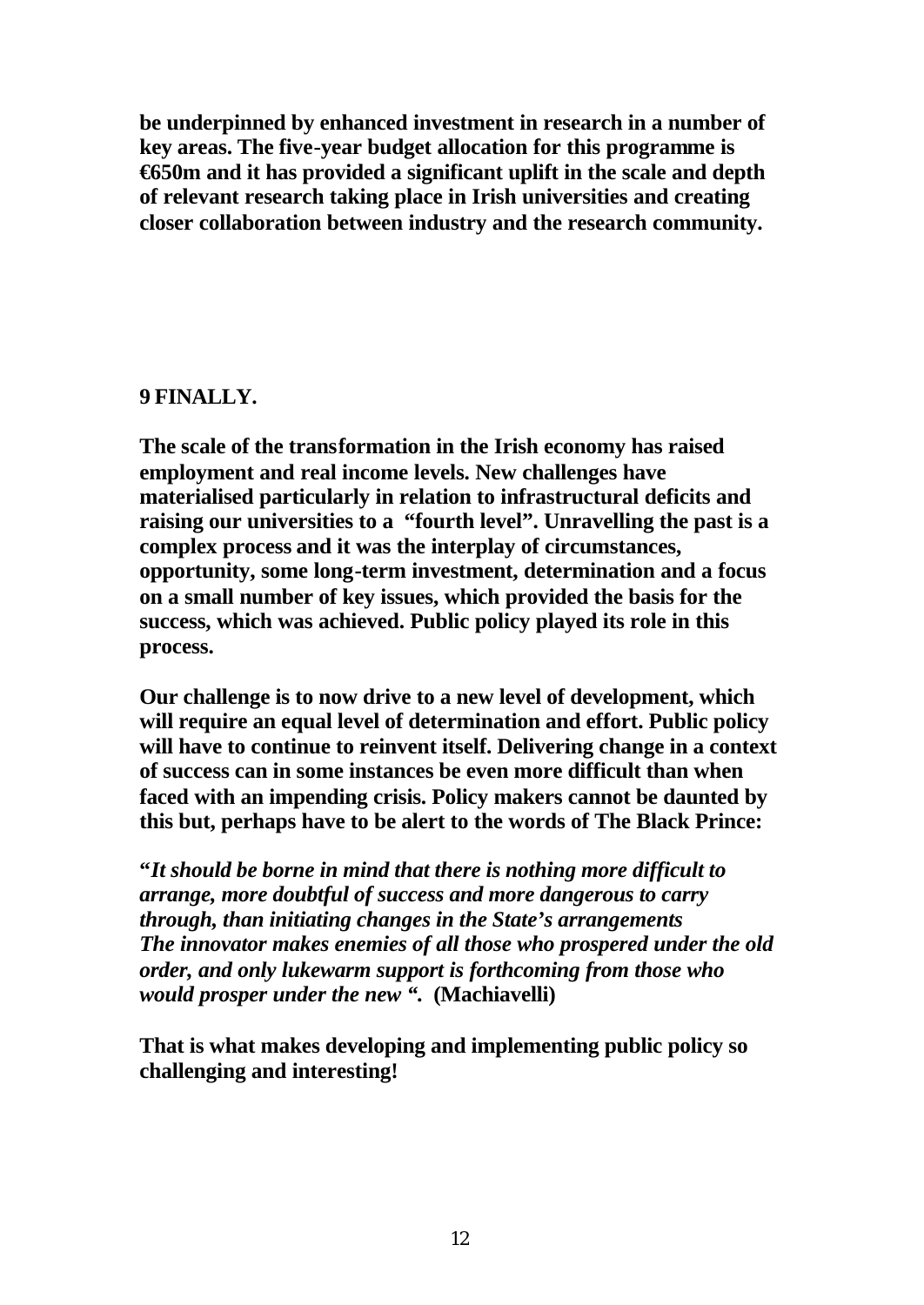# **APPENDIX 1**

# **SELECTED DATA ON THE IRISH ECONOMY**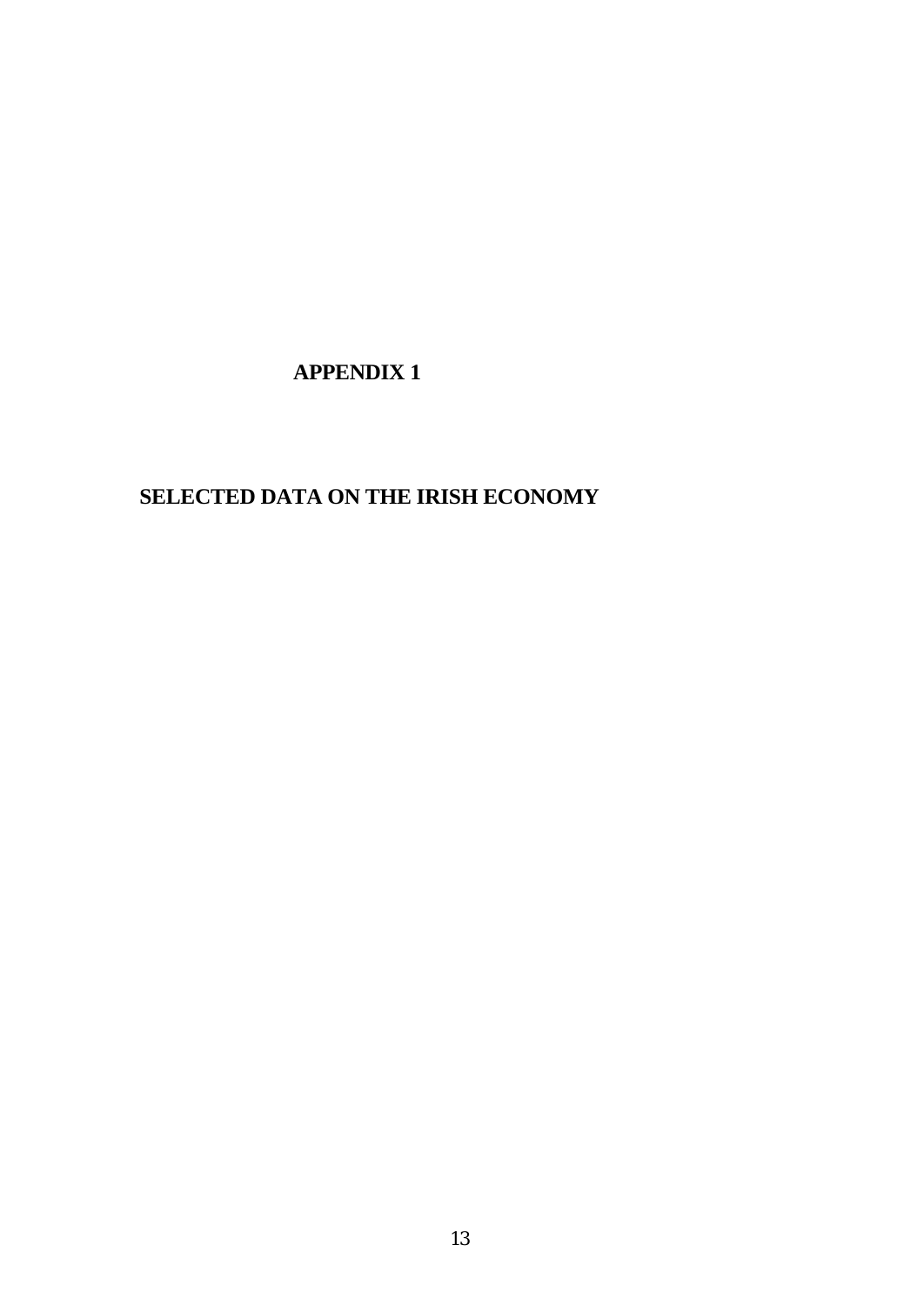**Tabl e 1**

| Total Population Of Ireland By Selected Years 1851 - 2005 (000s) |      |      |      |                                                                                       |  |  |  |  |  |  |                                                  |  |
|------------------------------------------------------------------|------|------|------|---------------------------------------------------------------------------------------|--|--|--|--|--|--|--------------------------------------------------|--|
|                                                                  |      |      |      |                                                                                       |  |  |  |  |  |  |                                                  |  |
| 1851                                                             | 1881 | 1911 | 1946 | 1961                                                                                  |  |  |  |  |  |  | 1966 1971 1979 1981 1986 1991 1996 2002 2005 (e) |  |
|                                                                  |      |      |      | 5,112 3,870 3,140 2,955 2,819 2884 2,928 3,368 3,443 3,341 3,525 3,626 3,917 4400 (e) |  |  |  |  |  |  |                                                  |  |
|                                                                  |      |      |      |                                                                                       |  |  |  |  |  |  |                                                  |  |

**Source CSO Ireland**

#### **Table 2**

|            | <b>Population By Selected Age Cohort 1961 - 2002</b> |         |         |         |         |         |         |         |         |  |
|------------|------------------------------------------------------|---------|---------|---------|---------|---------|---------|---------|---------|--|
| Age Cohort | 1961                                                 | 1966    | 1971    | 1979    | 1981    | 1986    | 1991    | 1996    | 2002    |  |
| $15 - 19$  | 233,832                                              | 259,356 | 267,727 | 317,368 | 326,429 | 331,100 | 335,026 | 339,536 | 313,188 |  |
| $20 - 24$  | 158,007                                              | 185.289 | 215,251 | 266,271 | 276,127 | 286,424 | 266,572 | 293,354 | 328,336 |  |
| $25 - 29$  | 145,377                                              | 149.317 | 172.933 | 239,426 | 246.053 | 258,439 | 246,321 | 259,045 | 312,693 |  |

**Source CSO Ireland**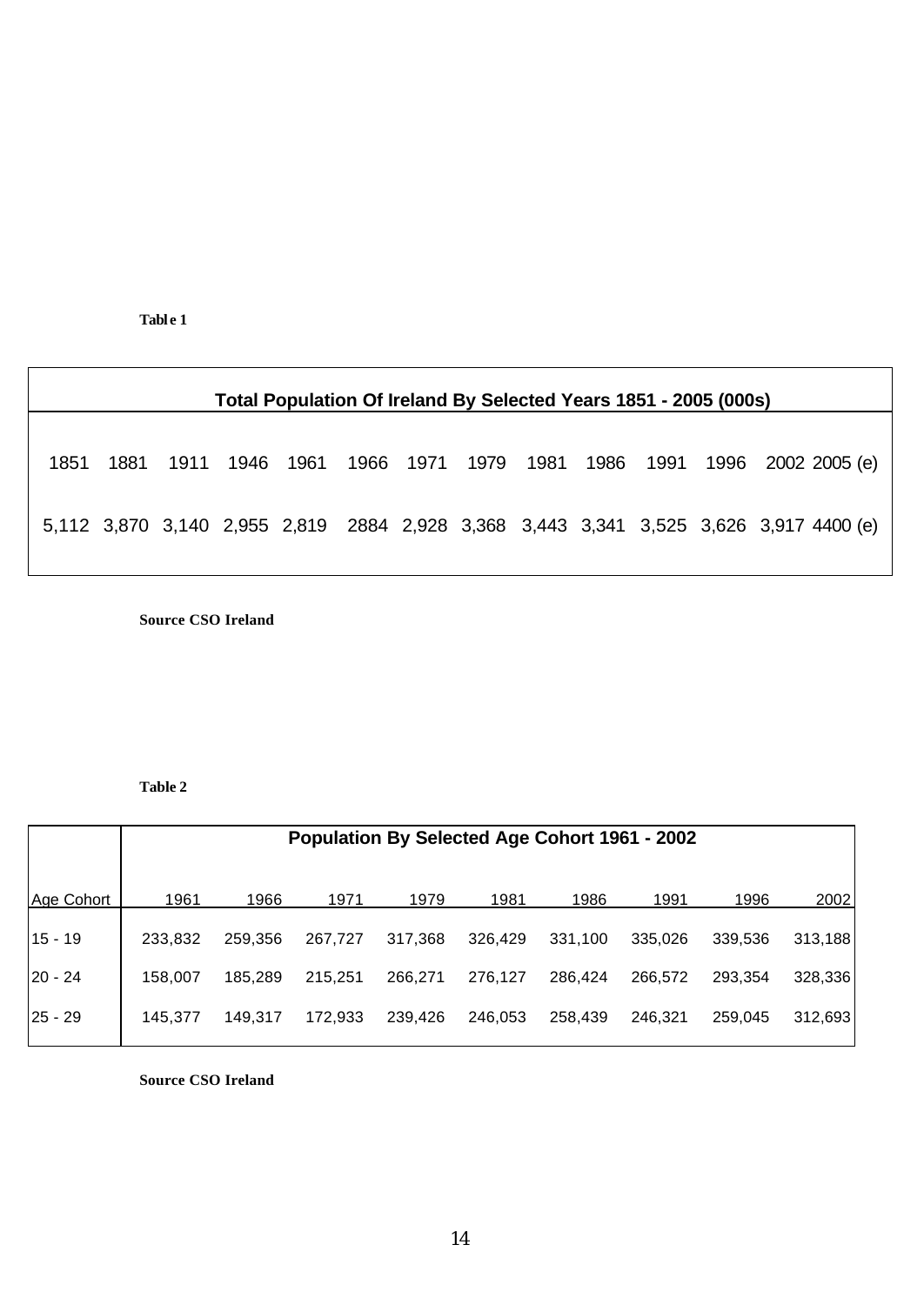**Table 3**

# **Persons By Selected Age Cohort By Highest Level Of Education Completed**

|                   |                   | <b>Third Level</b> |                         |        |
|-------------------|-------------------|--------------------|-------------------------|--------|
| <b>Age Cohort</b> | <b>Non Degree</b> |                    | <b>Degree Or Higher</b> |        |
|                   | 1996              | 2002               | 1996                    | 2002   |
| l20 - 24          | 39,192            | 33,211             | 23,947                  | 35,534 |
| $25 - 29$         | 39,216            | 49,557             | 40,237                  | 79,954 |
|                   |                   |                    |                         |        |

**Source CSO Ireland**

#### **Table 4**

| Selected Indicators Of FDI In Ireland 1995 - 2004 |      |      |      |      |      |      |      |      |      |      |
|---------------------------------------------------|------|------|------|------|------|------|------|------|------|------|
|                                                   | 1995 | 1996 | 1997 | 1998 | 1999 | 2000 | 2001 | 2002 | 2003 | 2004 |
| No. Of Firms                                      | 964  | 1035 | 1096 | 1155 | 1261 | 1246 | 1141 | 1099 | 1063 | 1022 |
| Permanent                                         |      |      |      |      |      |      |      |      |      |      |
| Employment (000s)                                 | 92   | 100  | 109  | 118  | 126  | 141  | 137  | 132  | 129  | 129  |

**Source IDA Annual Reports (Various)**